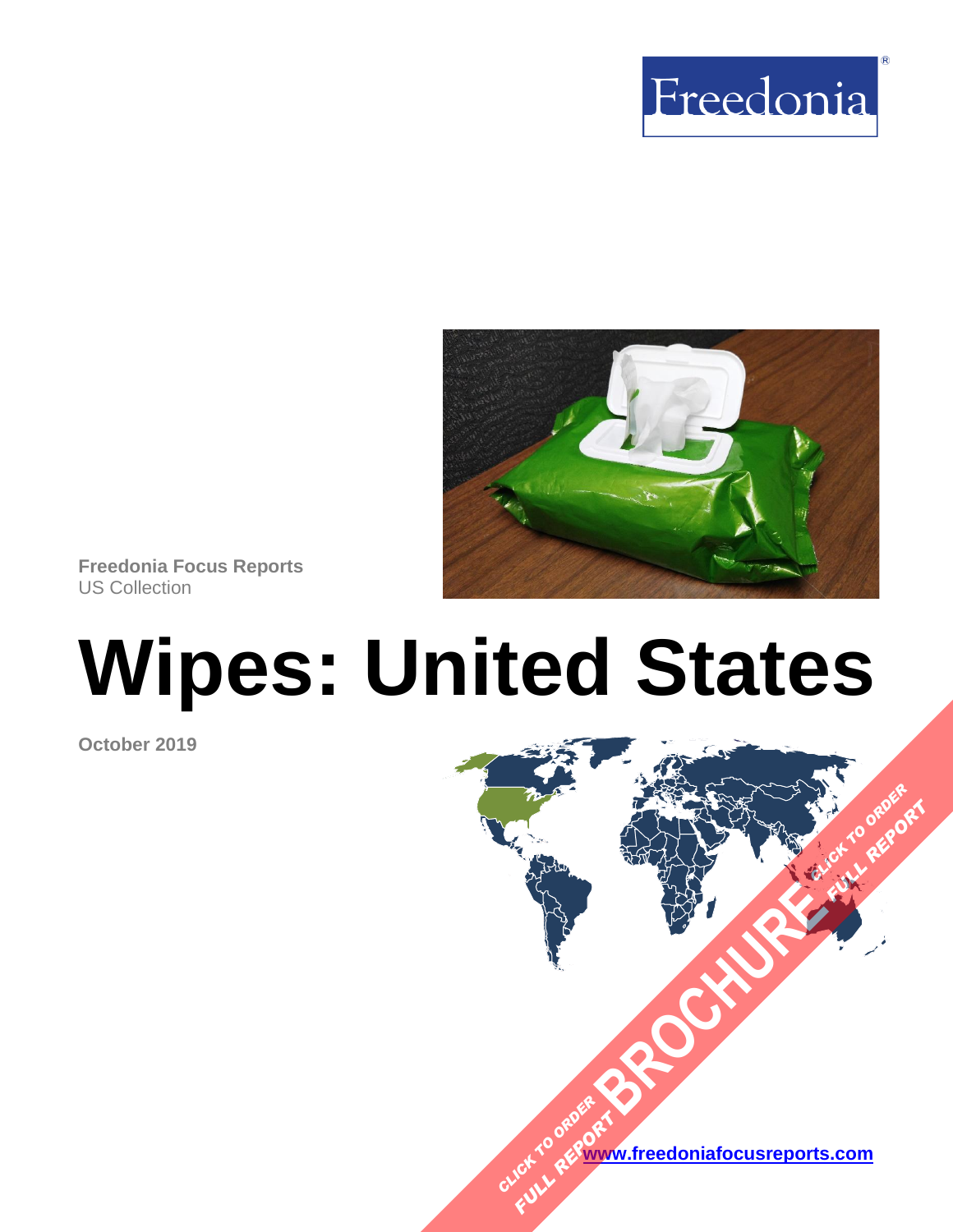# **Table of Contents**

| 1. Highlights                               | 3              |
|---------------------------------------------|----------------|
| 2. Market Environment                       | 5              |
| <b>Historical Trends</b>                    | 5              |
| Key Economic Indicators                     | $\overline{7}$ |
| Regulations                                 | 8              |
| Pricing                                     | 10             |
| 3. Segmentation & Forecasts                 | 11             |
| Products                                    | 11             |
| Wet Wipes                                   | 12             |
| Dry Wipes                                   | 13             |
| Markets                                     | 15             |
| <b>Baby Wipes</b>                           | 16             |
| <b>Manufacturing Wipes</b>                  | 18             |
| <b>Personal Care Wipes</b>                  | 18             |
| <b>Healthcare Wipes</b>                     | 19             |
| <b>Commercial &amp; Institutional Wipes</b> | 20             |
| Household Wipes                             | 21             |
| 4. Industry Structure                       | 23             |
| <b>Industry Characteristics</b>             | 23             |
| <b>Market Share</b>                         | 24             |
| Nice-Pak                                    | 25             |
| Kimberly-Clark                              | 26             |
| Procter & Gamble                            | 26             |
| 5. About This Report                        | 28             |
| Scope                                       | 28             |
| Sources                                     | 28             |
| <b>Industry Codes</b>                       | 29             |
| Freedonia Methodology                       | 29             |
| <b>Resources</b>                            | 31             |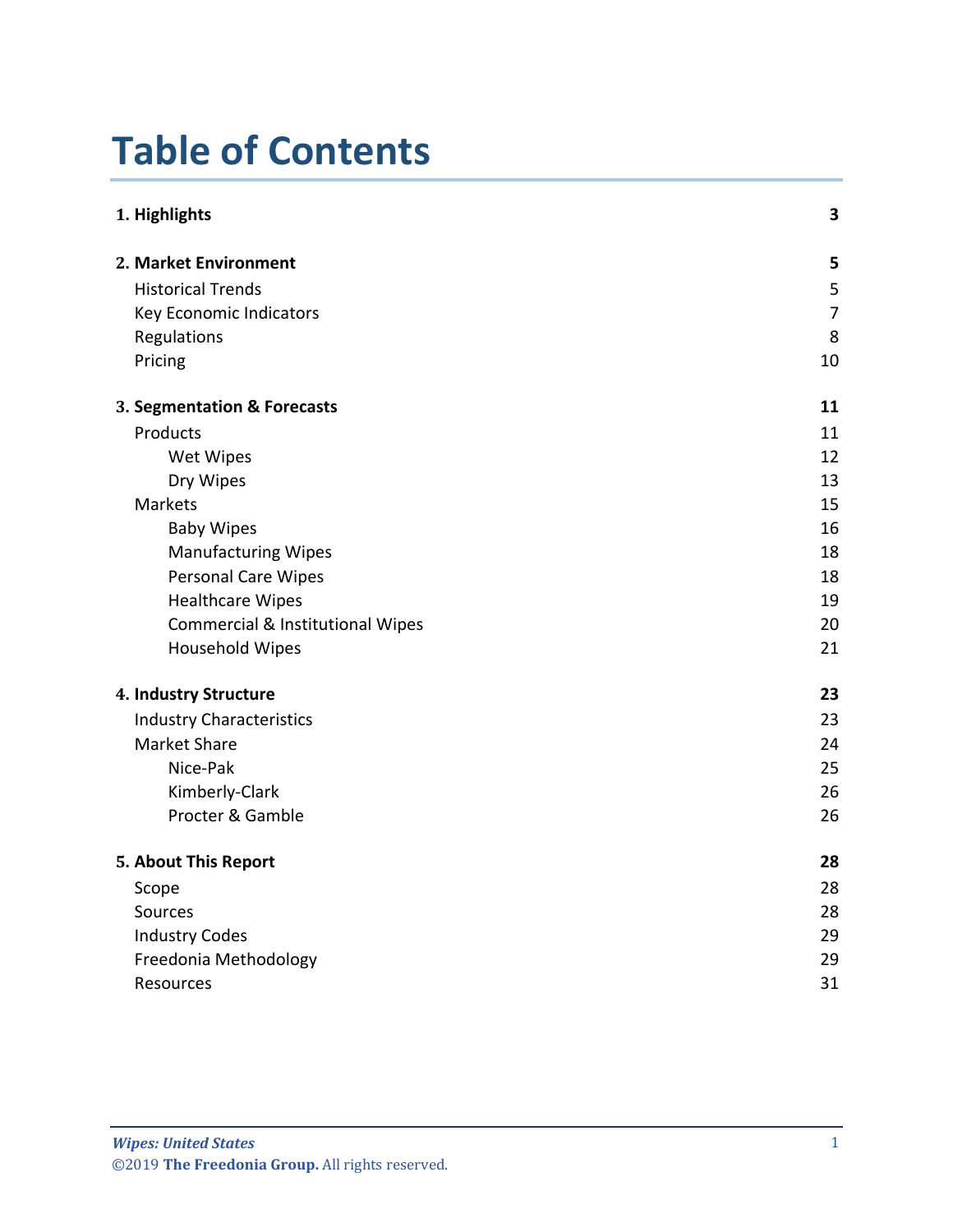# **List of Tables & Figures**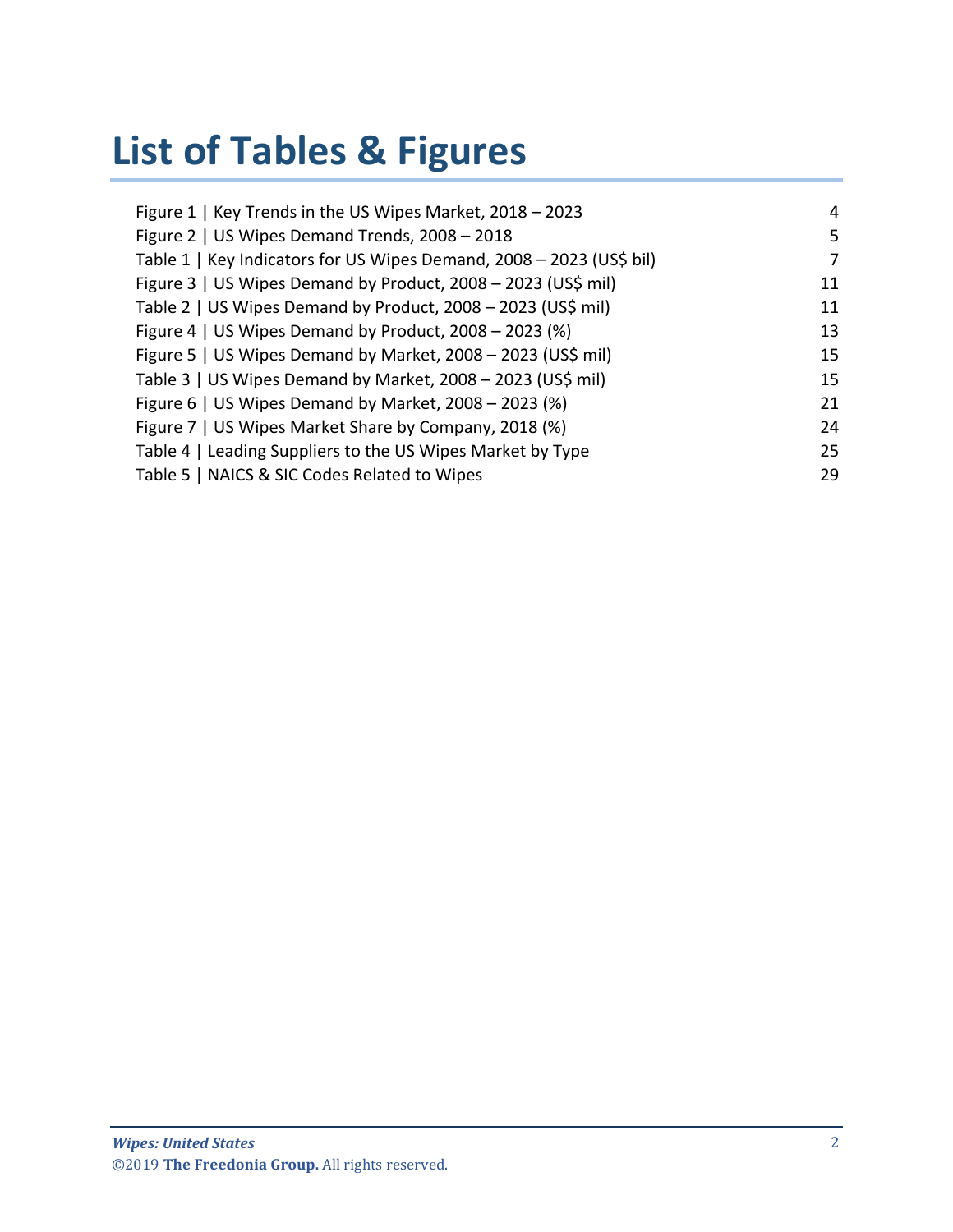# <span id="page-3-0"></span>**About This Report**

## <span id="page-3-1"></span>**Scope**

This report forecasts to 2023 US wipes demand in nominal US dollars at the converter level. Total demand is segmented by product in terms of:

- wet wipes
- dry wipes

Total demand is also segmented by market as follows:

- baby wipes
- manufacturing wipes
- personal care wipes
- healthcare wipes
- commercial and institutional wipes
- household wipes

To illustrate historical trends, total demand is provided in annual series from 2008 to 2018; the various segments are reported at five-year intervals for 2008, 2013, and 2018.

Most wipes are single-use products. However, this report also covers reusable products that can be laundered and reused for a short period of time. Excluded from the scope of this report are standard paper alternatives, such as napkins, paper towels, facial tissues, and toilet tissue, as well as long-term reusable cloths.

Key macroeconomic indicators are also provided with quantified trends. Other various topics, including profiles of pertinent leading companies, are covered in this report. A full outline of report items by page is available in the Table of Contents.

## <span id="page-3-2"></span>**Sources**

*Wipes: United States* (FF15022) is based on *[Wipes,](http://www.freedoniagroup.com/DocumentDetails.aspx?ReferrerId=FL-FOCUS&studyid=3722)* a comprehensive industry study published by The Freedonia Group. Reported findings represent the synthesis and analysis of data from various primary, secondary, macroeconomic, and demographic sources, such as:

- firms participating in the industry, and their suppliers and customers
- government/public agencies
- national consumer survey data
- syndicated retail sales tracking data
- trade associations and their publications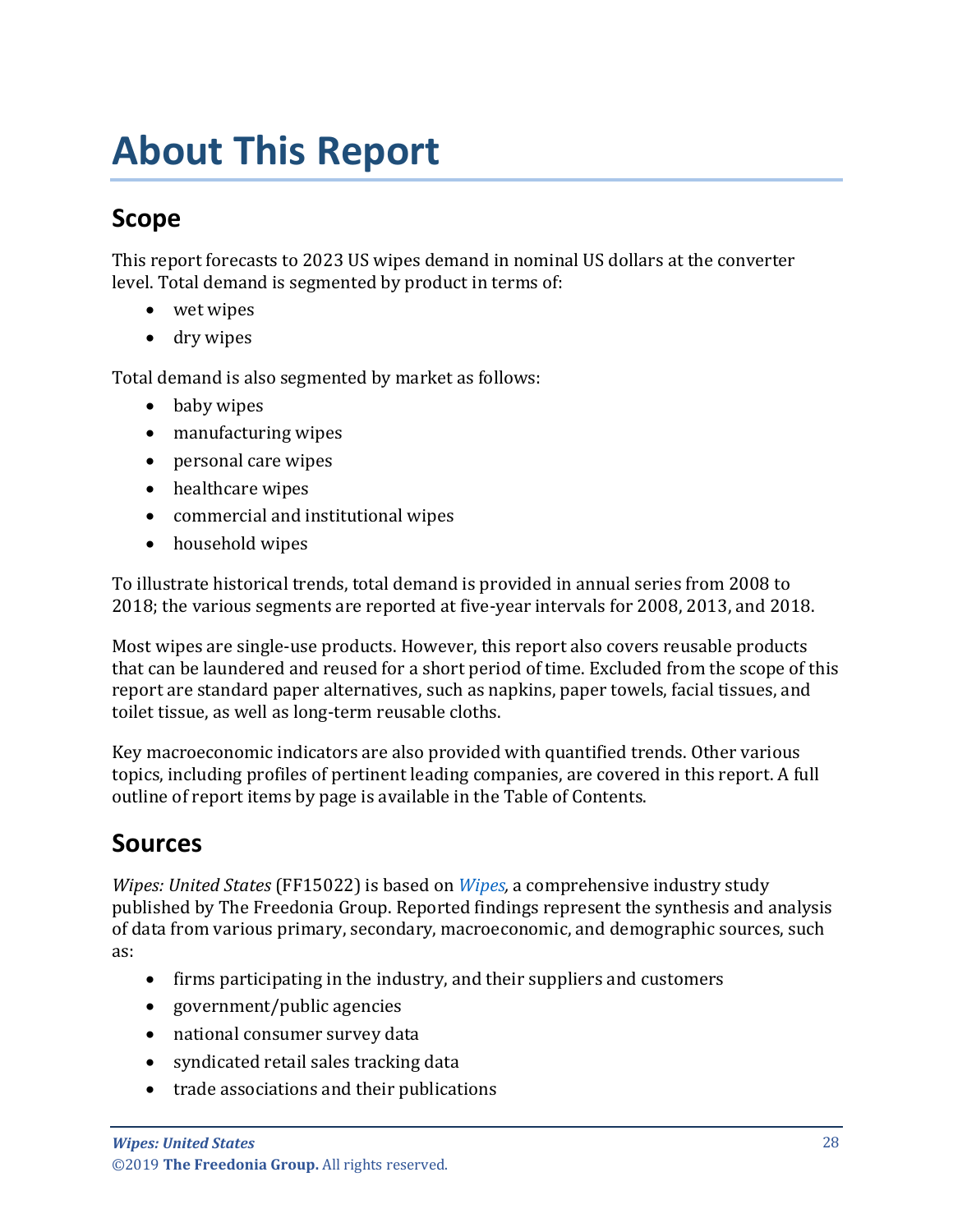- the business and trade press
- indicator forecasts by The Freedonia Group
- the findings of other reports and studies by The Freedonia Group

Specific sources and additional resources are listed in the Resources section of this publication for reference and to facilitate further research.

## <span id="page-4-0"></span>**Industry Codes**

<span id="page-4-2"></span>

| Table 5   NAICS & SIC Codes Related to Wipes |                                                      |                                           |                    |  |
|----------------------------------------------|------------------------------------------------------|-------------------------------------------|--------------------|--|
| <b>NAICS/SCIAN 2017</b>                      |                                                      | <b>SIC</b>                                |                    |  |
|                                              | <b>North American Industry Classification System</b> | <b>Standard Industrial Classification</b> |                    |  |
| 313230                                       | Nonwoven Fabric Mills                                | 2297                                      | Nonwoven Fabrics   |  |
|                                              |                                                      | 2299                                      | Textile Goods, NEC |  |

Source: US Census Bureau

# <span id="page-4-1"></span>**Freedonia Methodology**

The Freedonia Group, a subsidiary of MarketResearch.com, has been in business for more than 30 years and in that time has developed a comprehensive approach to data analysis that takes into account the variety of industries covered and the evolving needs of our customers.

Every industry presents different challenges in market sizing and forecasting, and this requires flexibility in methodology and approach. Freedonia methodology integrates a variety of quantitative and qualitative techniques to present the best overall picture of a market's current position as well as its future outlook: When published data are available, we make sure they are correct and representative of reality. We understand that published data often have flaws either in scope or quality, and adjustments are made accordingly. Where no data are available, we use various methodologies to develop market sizing (both top-down and bottom-up) and then triangulate those results to come up with the most accurate data series possible. Regardless of approach, we also talk to industry participants to verify both historical perspective and future growth opportunities.

Methods used in the preparation of Freedonia market research include, but are not limited to, the following activities: comprehensive data mining and evaluation, primary research, consensus forecasting and analysis, ratio analysis using key indicators, regression analysis, end use growth indices and intensity factors, purchase power parity adjustments for global data, consumer and end user surveys, market share and corporate sales analysis, product lifespan analysis, product or market life cycle analysis, graphical data modeling, long-term historical trend analysis, bottom-up and top-down demand modeling, and comparative market size ranking.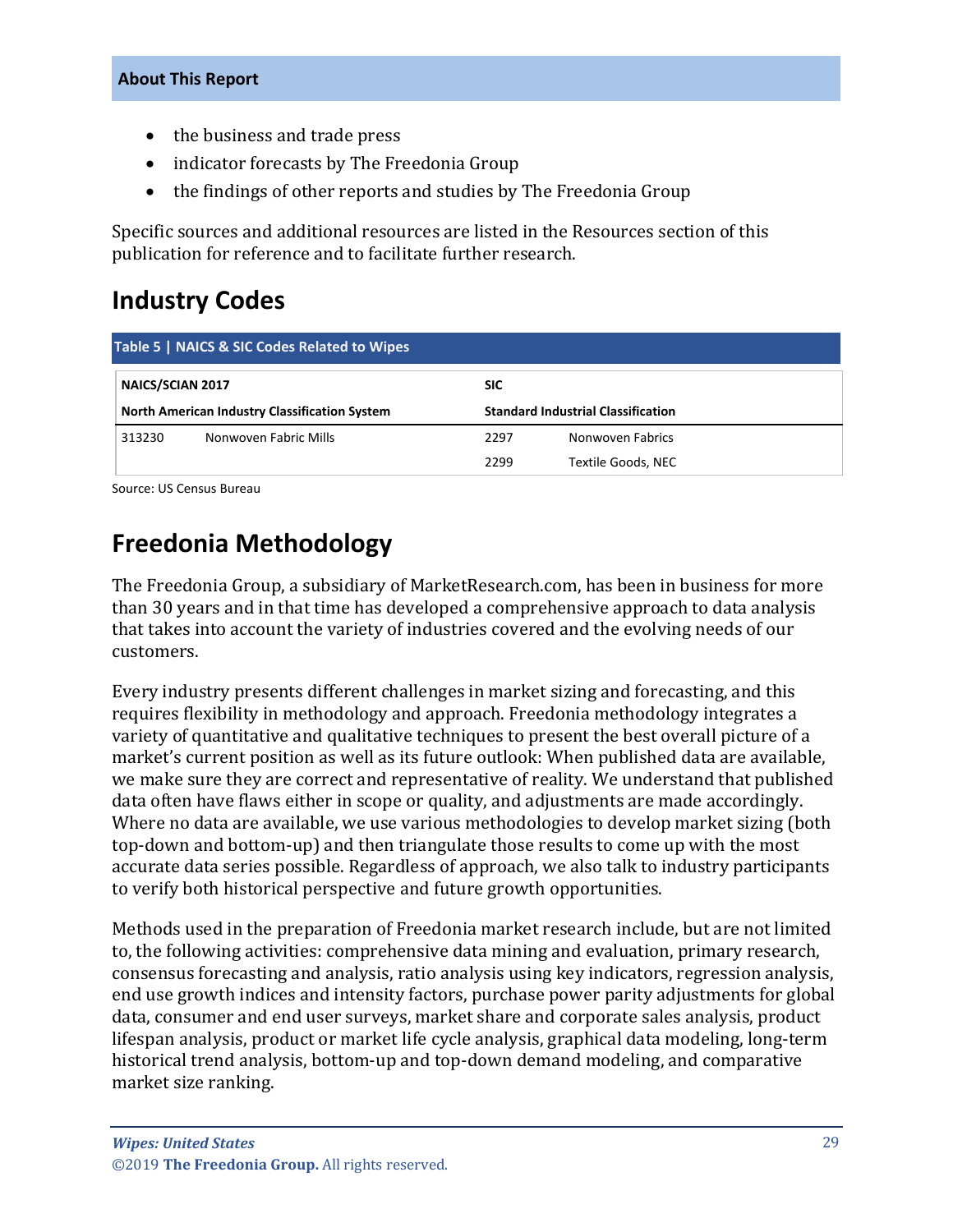#### **About This Report**

Freedonia quantifies trends in various measures of growth and volatility. Growth (or decline) expressed as an average annual growth rate (AAGR) is the least squares growth rate, which takes into account all available datapoints over a period. The volatility of datapoints around a least squares growth trend over time is expressed via the coefficient of determination, or  $r^2$ . The most stable data series relative to the trend carries an  $r^2$  value of 1.0; the most volatile – 0.0. Growth calculated as a compound annual growth rate (CAGR) employs, by definition, only the first and last datapoints over a period. The CAGR is used to describe forecast growth, defined as the expected trend beginning in the base year and ending in the forecast year. Readers are encouraged to consider historical volatility when assessing particular annual values along the forecast trend, including in the forecast year.

### **Copyright & Licensing**

The full report is protected by copyright laws of the United States of America and international treaties. The entire contents of the publication are copyrighted by The Freedonia Group.